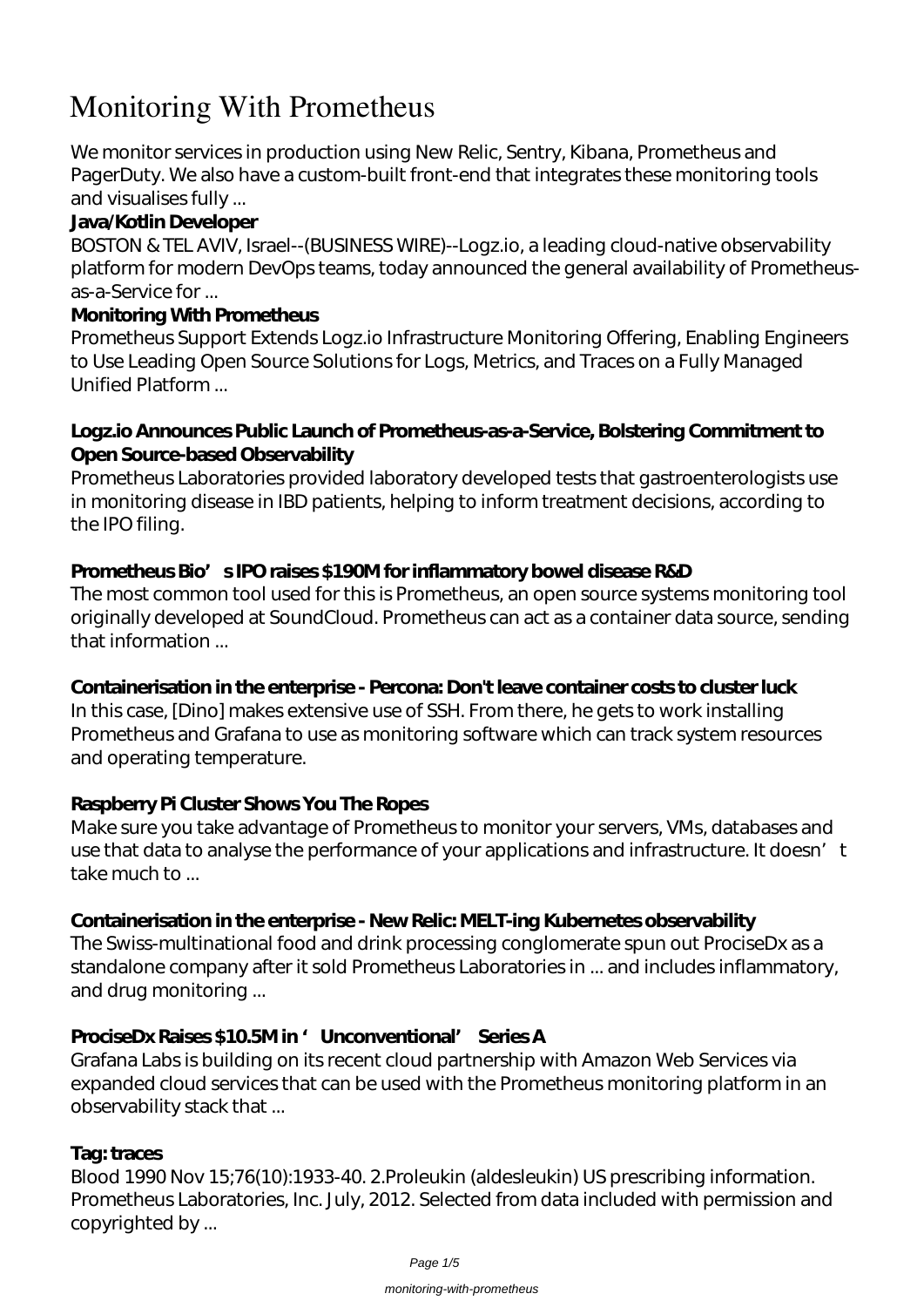#### **Aldesleukin/Glucocorticoids Interactions**

Regardless of whether it' s Prometheus, the agency' s chosen contractor ... banner and remembering your privacy choices) and/or to monitor site performance. These cookies are not used in a ...

#### **NIST's Working to Support Interagency Blockchain Use**

You also monitor the production services using New Relic, Sentry, Kibana and Prometheus. Sqills is always open to new improvements, whether it be introducing new techniques or methods. What are ...

#### **Java/Kotlin Developer**

We monitor services in production using New Relic, Sentry, Kibana, Prometheus and PagerDuty. We also have a custom-built front-end that integrates these monitoring tools and visualises fully ...

#### **Software Developer**

Prometheus Support Extends Logz.io Infrastructure Monitoring Offering, Enabling Engineers to Use Leading Open Source Solutions for Logs, Metrics, and Traces on a Fully Managed Unified Platform Logz.io ...

#### **Logz.io Announces Public Launch of Prometheus-as-a-Service, Bolstering Commitment to Open Source-based Observability**

BOSTON & TEL AVIV, Israel--(BUSINESS WIRE)--Logz.io, a leading cloud-native observability platform for modern DevOps teams, today announced the general availability of Prometheusas-a-Service for ...

#### **Logz.io Announces Public Launch of Prometheus-as-a-Service, Bolstering Commitment to Open Source-based Observability**

Tax Planning Personal Finance Save for College Save for Retirement Invest in Retirement Research Mutual Funds Stocks ETFs Bonds Best Investments ...

#### **Logz.io Announces Public Launch of Prometheus-as-a-Service, Bolstering Commitment to Open Source-based Observability**

Prometheus Support Extends Logz.io Infrastructure Monitoring Offering, Enabling Engineers to Use Leading Open Source Solutions for Logs, Metrics, and Traces on a Fully Managed Unified Platform ...

The most common tool used for this is Prometheus, an open source systems monitoring tool originally developed at SoundCloud. Prometheus can act as a container data source, sending that information ...

Regardless of whether it's Prometheus, the agency's chosen contractor ... banner and remembering your privacy choices) and/or to monitor site performance. These cookies are not used in a ...

Prometheus Laboratories provided laboratory developed tests that gastroenterologists use in monitoring disease in IBD patients, helping to inform treatment decisions,

Page 2/5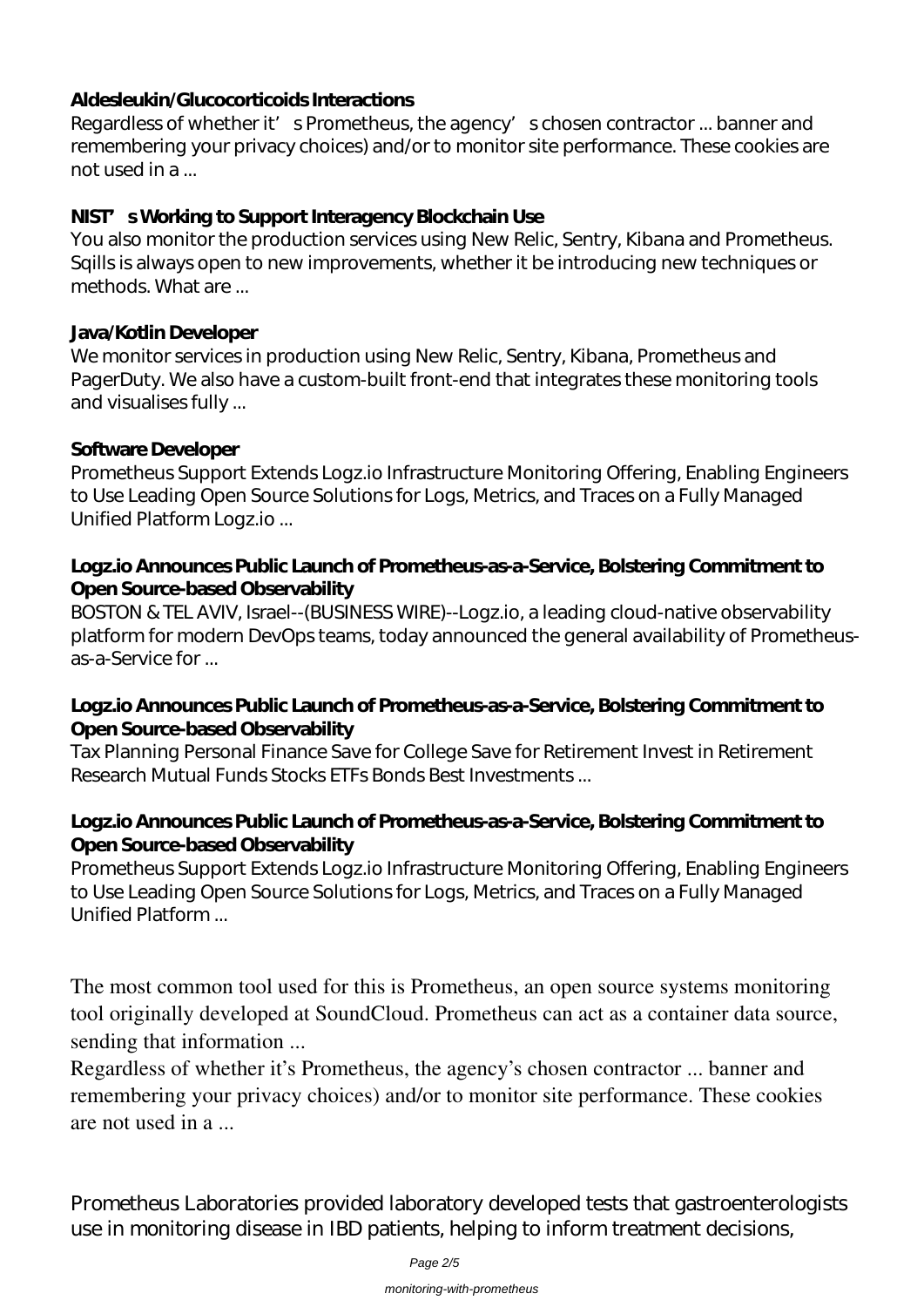# according to the IPO filing. **NIST's Working to Support Interagency Blockchain Use Prometheus Bio's IPO raises \$190M for inflammatory bowel disease R&D**

Prometheus Support Extends Logz.io Infrastructure Monitoring Offering, Enabling Engineers to Use Leading Open Source Solutions for Logs, Metrics, and Traces on a Fully Managed Unified Platform Logz.io ...

**Software Developer**

**Logz.io Announces Public Launch of Prometheus-as-a-Service, Bolstering Commitment to Open Source-based Observability**

# **Containerisation in the enterprise - New Relic: MELT-ing Kubernetes observability**

**Make sure you take advantage of Prometheus to monitor your servers, VMs, databases and use that data to analyse the performance of your applications and infrastructure. It doesn't take much to ... Raspberry Pi Cluster Shows You The Ropes**

The Swiss-multinational food and drink processing conglomerate spun out ProciseDx as a standalone company after it sold Prometheus Laboratories in ... and includes inflammatory, and drug monitoring ... You also monitor the production services using New Relic, Sentry, Kibana and Prometheus. Sqills is always open to new improvements, whether it be introducing new techniques or methods. What are ...

# **ProciseDx Raises \$10.5M in 'Unconventional' Series A Aldesleukin/Glucocorticoids Interactions**

In this case, [Dino] makes extensive use of SSH. From there, he gets to work installing Prometheus and Grafana to use as monitoring software which can track system resources and operating temperature.

*Blood 1990 Nov 15;76(10):1933-40. 2.Proleukin (aldesleukin) US prescribing information. Prometheus Laboratories, Inc. July, 2012. Selected from data included with permission and copyrighted by ...*

*Tag: traces*

*Prometheus Support Extends Logz.io Infrastructure Monitoring Offering, Enabling Engineers to Use Leading Open Source Solutions for Logs, Metrics, and Traces on a Fully Managed Unified Platform ...*

**Tax Planning Personal Finance Save for College Save for Retirement Invest in Retirement Research Mutual Funds Stocks ETFs Bonds Best Investments ...**

**Containerisation in the enterprise - Percona: Don't leave container costs to cluster luck**

**Grafana Labs is building on its recent cloud partnership with Amazon Web Services via expanded cloud services that can be used with the Prometheus monitoring platform in an observability stack** Page 3/5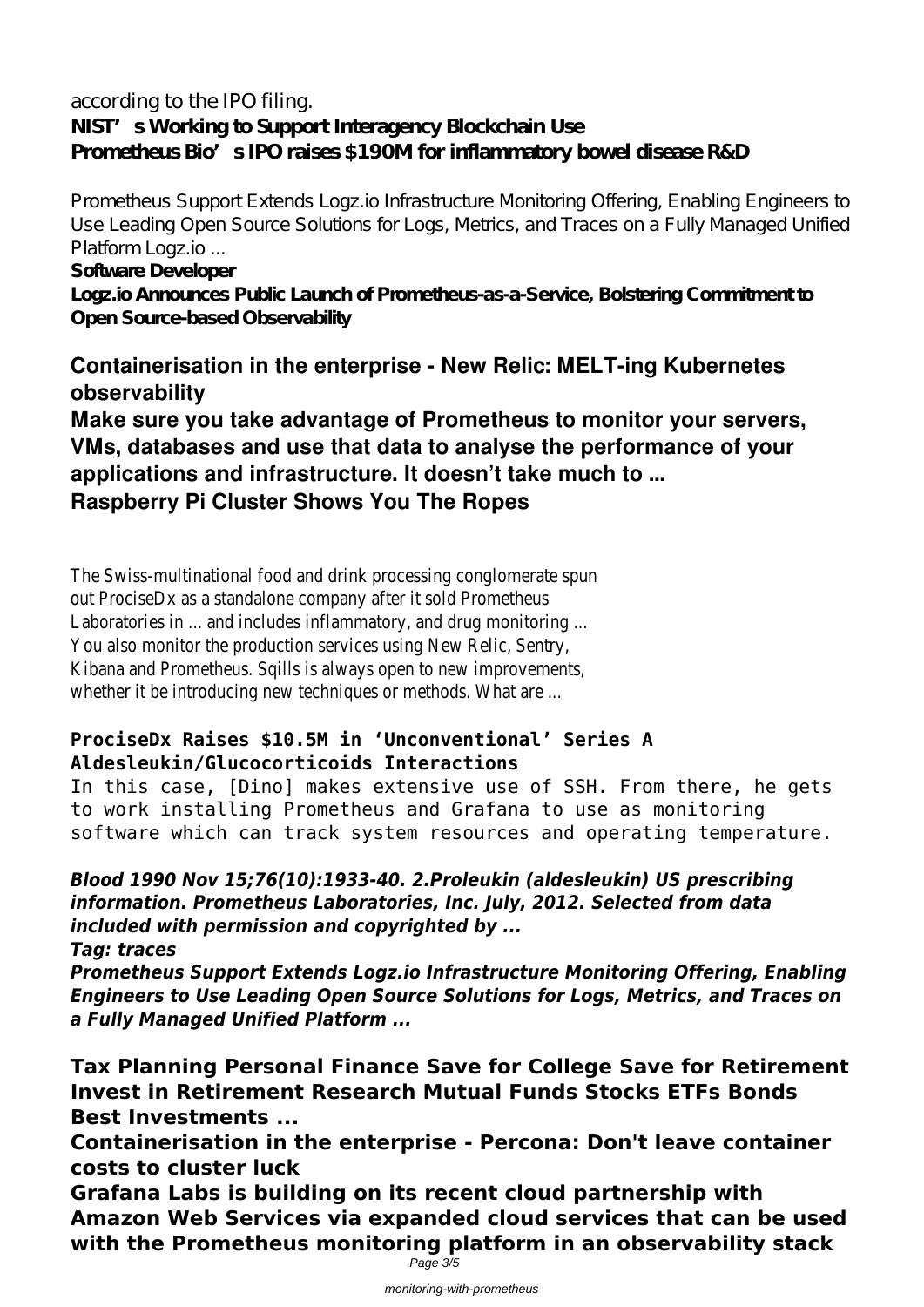# **that ...**

*Monitoring With Prometheus Prometheus Support Extends Logz.io Infrastructure Monitoring Offering, Enabling Engineers to Use Leading Open Source Solutions for Logs, Metrics, and Traces on a Fully Managed Unified Platform ...*

*Logz.io Announces Public Launch of Prometheus-as-a-Service, Bolstering Commitment to Open Source-based Observability*

*Prometheus Laboratories provided laboratory developed tests that gastroenterologists use in monitoring disease in IBD patients, helping to inform treatment decisions, according to the IPO filing.*

*Prometheus Bio's IPO raises \$190M for inflammatory bowel disease R&D The most common tool used for this is Prometheus, an open source systems monitoring tool originally developed at SoundCloud. Prometheus can act as a container data source, sending that information ...*

*Containerisation in the enterprise - Percona: Don't leave container costs to cluster luck In this case, [Dino] makes extensive use of SSH. From there, he gets to work installing Prometheus and Grafana to use as monitoring software which can track system resources and operating temperature.*

*Raspberry Pi Cluster Shows You The Ropes*

*Make sure you take advantage of Prometheus to monitor your servers, VMs, databases and use that data to analyse the performance of your applications and infrastructure. It doesn't take much to ...*

*Containerisation in the enterprise - New Relic: MELT-ing Kubernetes observability The Swiss-multinational food and drink processing conglomerate spun out ProciseDx as a standalone company after it sold Prometheus Laboratories in ... and includes inflammatory, and drug monitoring ...*

# *ProciseDx Raises \$10.5M in 'Unconventional' Series A*

*Grafana Labs is building on its recent cloud partnership with Amazon Web Services via expanded cloud services that can be used with the Prometheus monitoring platform in an observability stack that ...*

*Tag: traces*

*Blood 1990 Nov 15;76(10):1933-40. 2.Proleukin (aldesleukin) US prescribing information. Prometheus Laboratories, Inc. July, 2012. Selected from data included with permission and copyrighted by ...*

# *Aldesleukin/Glucocorticoids Interactions*

*Regardless of whether it's Prometheus, the agency's chosen contractor ... banner and remembering your privacy choices) and/or to monitor site performance. These cookies are not used in a ...*

#### monitoring-with-prometheus